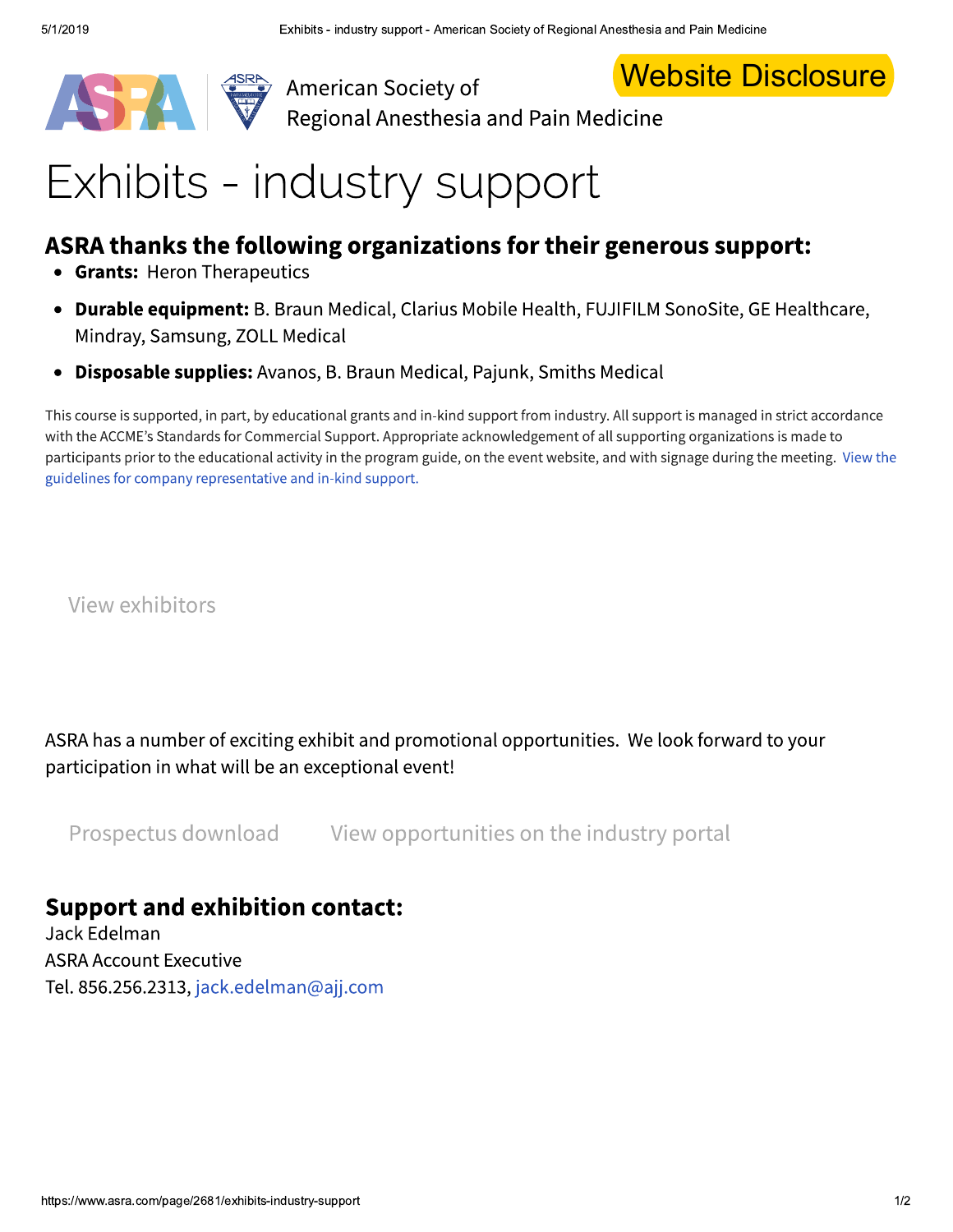Walk In Slides



44th Annual Regional Anesthesiology & Acute Pain Medicine Meeting April 11-13, 2019 | Caesars Palace | Las Vegas, Nevada #ASRASpring19



## **ASRA thanks the following organizations for their generous support**

**Grants: Heron Therapeutics Durable equipment:** B. Braun Medical, Clarius Mobile Health, FUJIFILM SonoSite, GE Healthcare, Mindray, Samsung, ZOLL Medical **Disposable supplies:** Avanos, B. Braun Medical, Pajunk, Smiths Medical